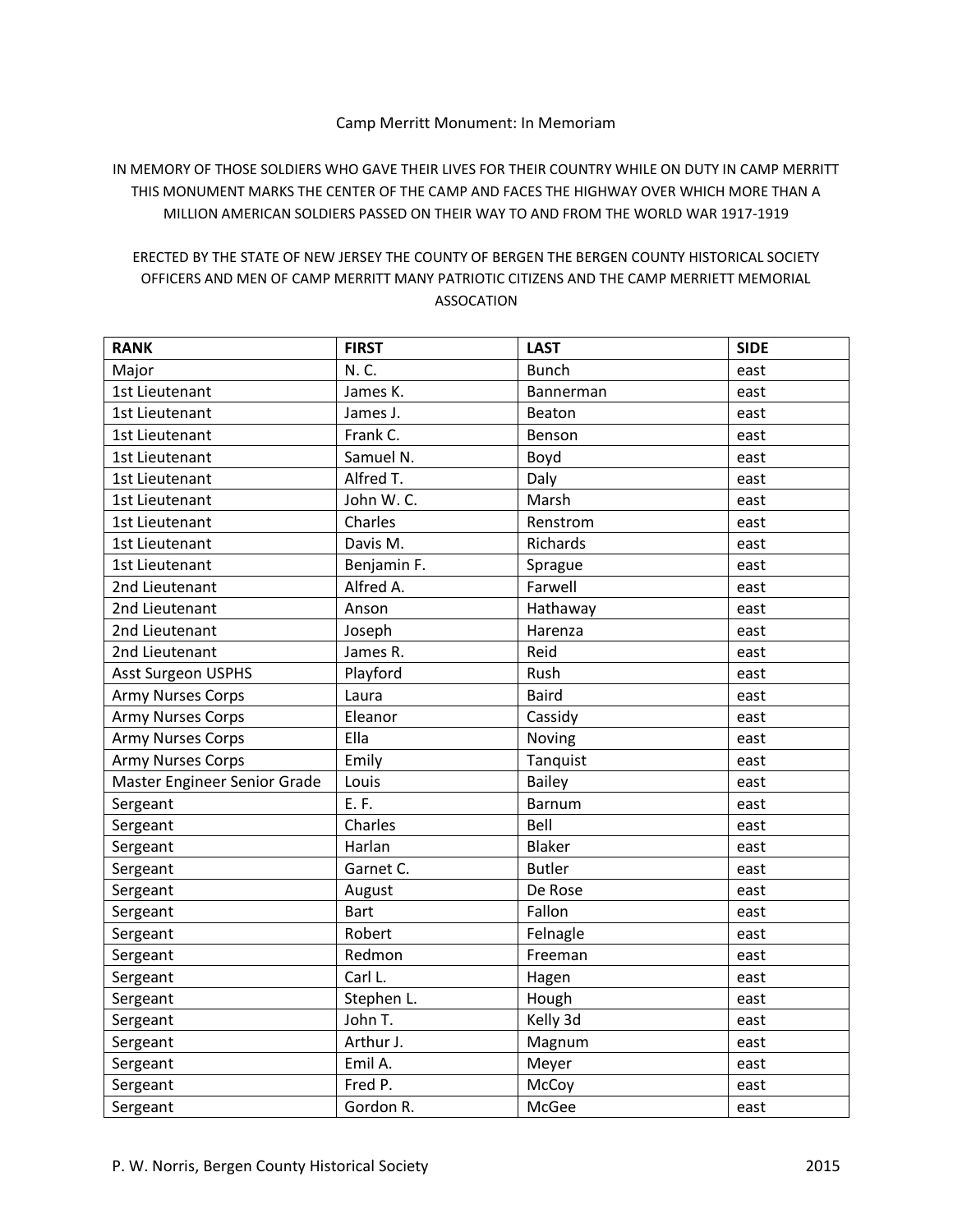| <b>RANK</b> | <b>FIRST</b> | <b>LAST</b>    | <b>SIDE</b> |
|-------------|--------------|----------------|-------------|
| Sergeant    | Timothy      | Murphy         | east        |
| Sergeant    | William      | Reithers       | east        |
| Sergeant    | Walter       | Roche          | east        |
| Sergeant    | George       | Sassaman       | east        |
| Sergeant    | Ernest       | Simmons        | east        |
| Sergeant    | Fred         | Smith          | east        |
| Sergeant    | Edwin S.     | Taylor         | east        |
| Sergeant    | Clifford L.  | Wilcos         | east        |
| Corporal    | Earl         | Austin         | east        |
| Corporal    | Frank        | Bond           | east        |
| Corporal    | William C.   | <b>Burns</b>   | east        |
| Corporal    | Ewen B.      | Campbell       | east        |
| Corporal    | Luther E.    | Clark          | east        |
| Corporal    | John M.      | Costello       | east        |
| Corporal    | Claycomb     | Crow           | east        |
| Corporal    | Arthur B.    | Eagan          | east        |
| Corporal    | Holman       | Hammond        | east        |
| Corporal    | Fred         | Hathaway       | east        |
| Corporal    | Henry        | Hill           | east        |
| Corporal    | John         | Hill           | east        |
| Corporal    | Matthew      | Horgan         | east        |
| Corporal    | Benjamin F.  | Moore          | east        |
| Corporal    | Arlrich      | Mosher         | east        |
| Corporal    | Arthur       | Munge          | east        |
| Corporal    | Roy A.       | <b>Stevens</b> | east        |
| Corporal    | Sidney A.    | Taylor         | east        |
| Corporal    | John Q.      | Wheeler        | east        |
| Corporal    | Joseph J.    | Yund           | east        |
| Private     | Manson       | Abel           | east        |
| Private     | James T.     | Acuff          | east        |
| Private     | Charles M.   | Adams          | east        |
| Private     | Urban S.     | Akers          | east        |
| Private     | Walter       | Alexander      | east        |
| Private     | Erckine      | Allen          | east        |
| Private     | Guy          | Allen          | east        |
| Private     | Hugh S.      | Allen          | east        |
| Private     | John         | Allen          | east        |
| Private     | Charles      | Allison        | east        |
| Private     | Joseph       | Ames           | east        |
| Private     | Raymond      | Amos           | east        |
| Private     | Christian    | Anderson       | east        |
| Private     | Earnest F.   | Anderson       | east        |
| Private     | George W.    | Anderson       | east        |
| Private     | Joseph       | Antcliff       | east        |
| Private     | Antonio      | Archebaque     | east        |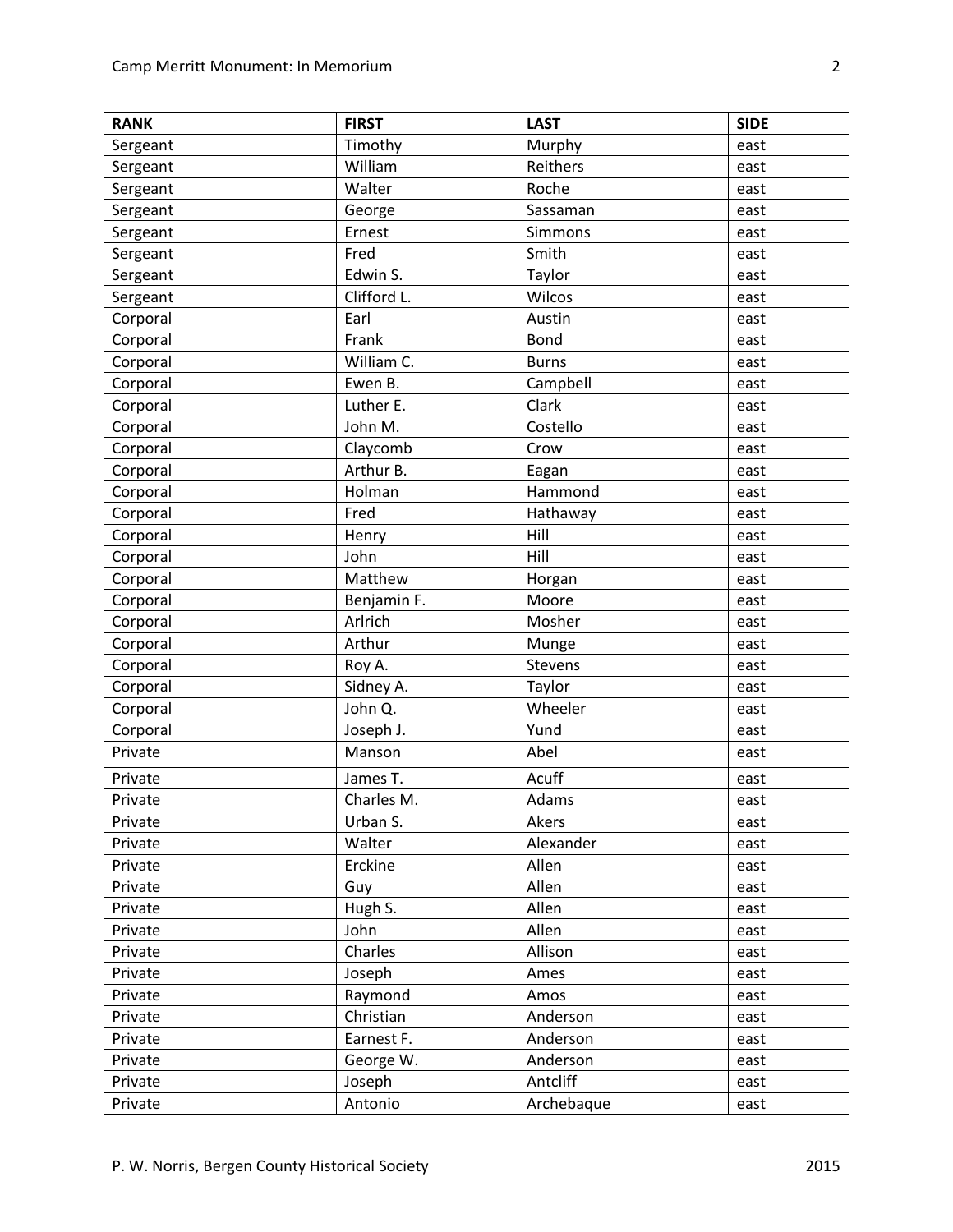| <b>RANK</b> | <b>FIRST</b> | <b>LAST</b>      | <b>SIDE</b> |
|-------------|--------------|------------------|-------------|
| Private     | Charles      | Armistead        | east        |
| Private     | Edward       | Arndt            | east        |
| Private     | Pratt        | Arving           | east        |
| Private     | Ruby         | <b>Bagville</b>  | east        |
| Private     | Joe          | Bailey           | east        |
| Private     | Edward       | Balgeman         | east        |
| Private     | James        | Ball             | east        |
| Private     | Elmer        | Bandy            | east        |
| Private     | Edward       | Banken           | east        |
| Private     | Donald M.    | Bannister        | east        |
| Private     | James        | <b>Barnett</b>   | east        |
| Private     | Peter        | Barsagline       | east        |
| Private     | Isaac        | <b>Bearfield</b> | east        |
| Private     | Clyde        | <b>Beats</b>     | east        |
| Private     | James        | <b>Beatty</b>    | east        |
| Private     | Roy T.       | Bedford          | east        |
| Private     | George       | Beemy            | east        |
| Private     | Ernest       | Beer             | east        |
| Private     | Thomas       | Bell             | east        |
| Private     | John A.      | <b>Bennett</b>   | east        |
| Private     | Lewis D.     | Bennett          | east        |
| Private     | Ralph        | <b>Bennett</b>   | east        |
| Private     | Fogletta     | Bernerdino       | east        |
| Private     | Milton       | Berry            | east        |
| Private     | Thomas L.    | <b>Birt</b>      | east        |
| Private     | George W.    | <b>Bischoff</b>  | east        |
| Private     | Jesse H.     | Blackburn        | east        |
| Private     | Herbert E.   | Blair            | east        |
| Private     | Paul         | Bonavest         | east        |
| Private     | William E.   | Bonner           | east        |
| Private     | Henry        | Boutwell         | east        |
| Private     | Carlo        | Bove             | east        |
| Private     | Ester        | Bowen            | east        |
| Private     | George       | Bowish           | east        |
| Private     | Charles      | Bown             | east        |
| Private     | Eli          | Boyd             | east        |
| Private     | Gonnis       | Boynton          | east        |
| Private     | Rosser       | <b>Branch</b>    | east        |
| Private     | Irvin        | <b>Brandon</b>   | east        |
| Private     | William      | <b>Brault</b>    | east        |
| Private     | Lawrence     | Breedon          | east        |
| Private     | Harvey       | <b>Briles</b>    | east        |
| Private     | John H.      | <b>Brinkley</b>  | east        |
| Private     | William B.   | <b>Britton</b>   | east        |
| Private     | Willis       | <b>Brooks</b>    | east        |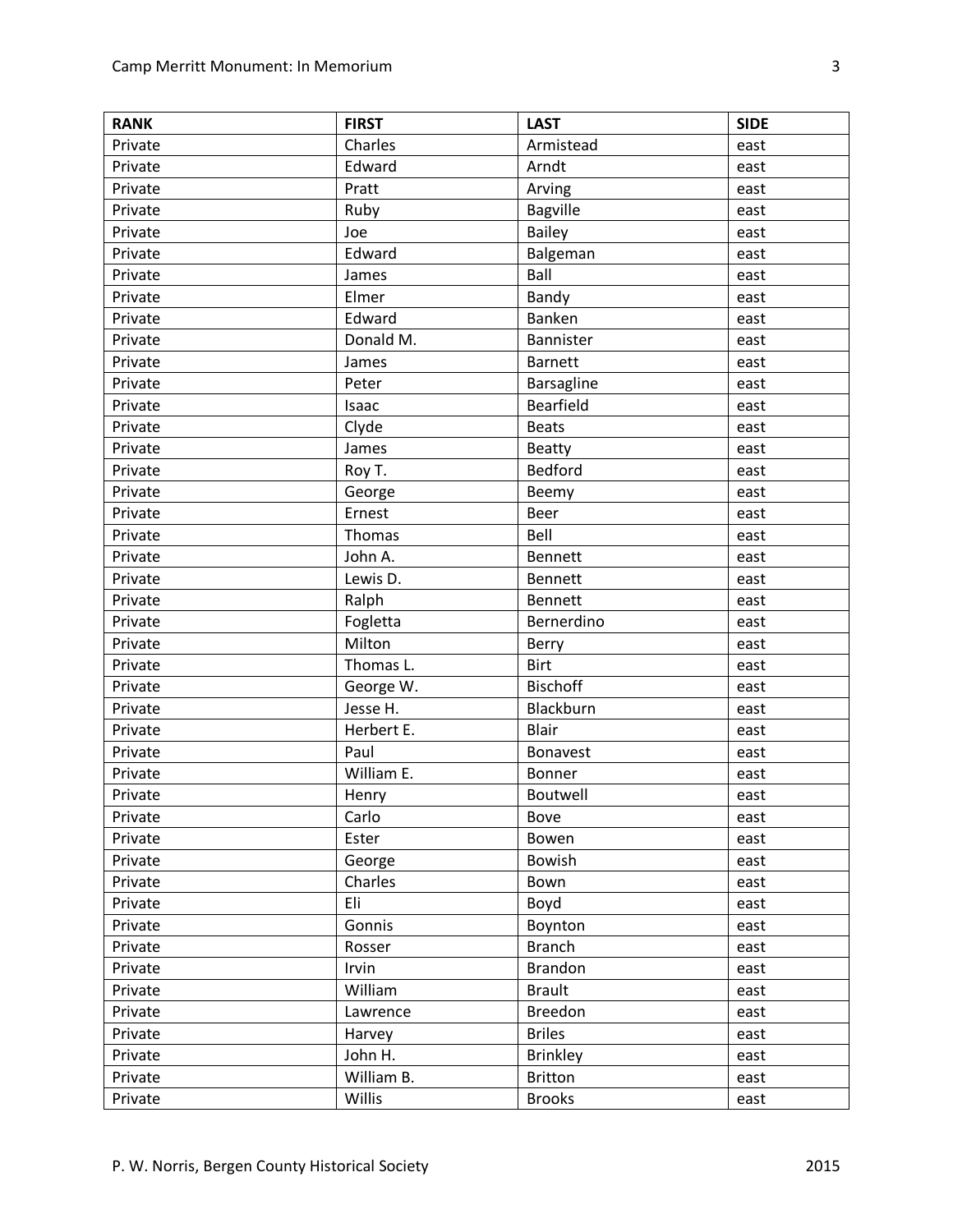| <b>RANK</b> | <b>FIRST</b> | <b>LAST</b>        | <b>SIDE</b> |
|-------------|--------------|--------------------|-------------|
| Private     | James        | Brown              | east        |
| Private     | Joseph       | Brown              | east        |
| Private     | William      | <b>Brown</b>       | east        |
| Private     | Irby         | <b>Browning</b>    | east        |
| Private     | Charles E.   | <b>Buck</b>        | east        |
| Private     | John         | <b>Bueche</b>      | east        |
| Private     | Joseph       | <b>Bulla</b>       | east        |
| Private     | Henry T.     | <b>Burgess</b>     | east        |
| Private     | John A.      | <b>Burgess</b>     | east        |
| Private     | Stanley      | <b>Burian</b>      | east        |
| Private     | Henry        | <b>Burnsed</b>     | east        |
| Private     | James        | <b>Bush</b>        | east        |
| Private     | Warren E.    | <b>Butterfield</b> | east        |
| Private     | Wade H.      | Byrd               | east        |
| Private     | Benjamin     | Callaghan          | east        |
| Private     | Robert B.    | Callaghan          | east        |
| Private     | Arthur       | Canto              | east        |
| Private     | Thornton D.  | Carey              | east        |
| Private     | Andrew       | Carhane            | east        |
| Private     | William P.   | Carson             | east        |
| Private     | Marcus H.    | Carter             | east        |
| Private     | Mike         | Chamberlain        | east        |
| Private     | Samuel       | Chappelar          | east        |
| Private     | Elmer W.     | Cheenay            | east        |
| Private     | Glen         | Christian          | east        |
| Private     | Pritchard    | Clark              | east        |
| Private     | Sam J.       | Clifton            | east        |
| Private     | Walter       | Coburn             | east        |
| Private     | Joseph       | Collins            | east        |
| Private     | Byron        | Compton            | east        |
| Private     | William J.   | Conally            | east        |
| Private     | Matthew      | Conlin             | east        |
| Private     | Alfred       | Conner             | east        |
| Private     | Benjamin E.  | Conway             | east        |
| Private     | Patrick      | Conway             | east        |
| Private     | Eugene       | Cook               | east        |
| Private     | Ray B.       | Cook               | east        |
| Private     | William      | Cooper             | east        |
| Private     | Edward       | Coughlin           | east        |
| Private     | Richard M.   | Coupe              | east        |
| Private     | James        | Coverty            | east        |
| Private     | Andrew D.    | Cowset             | east        |
| Private     | Patrick      | Cox                | east        |
| Private     | Richard      | Crawford           | east        |
| Private     | Will         | Crawford           | east        |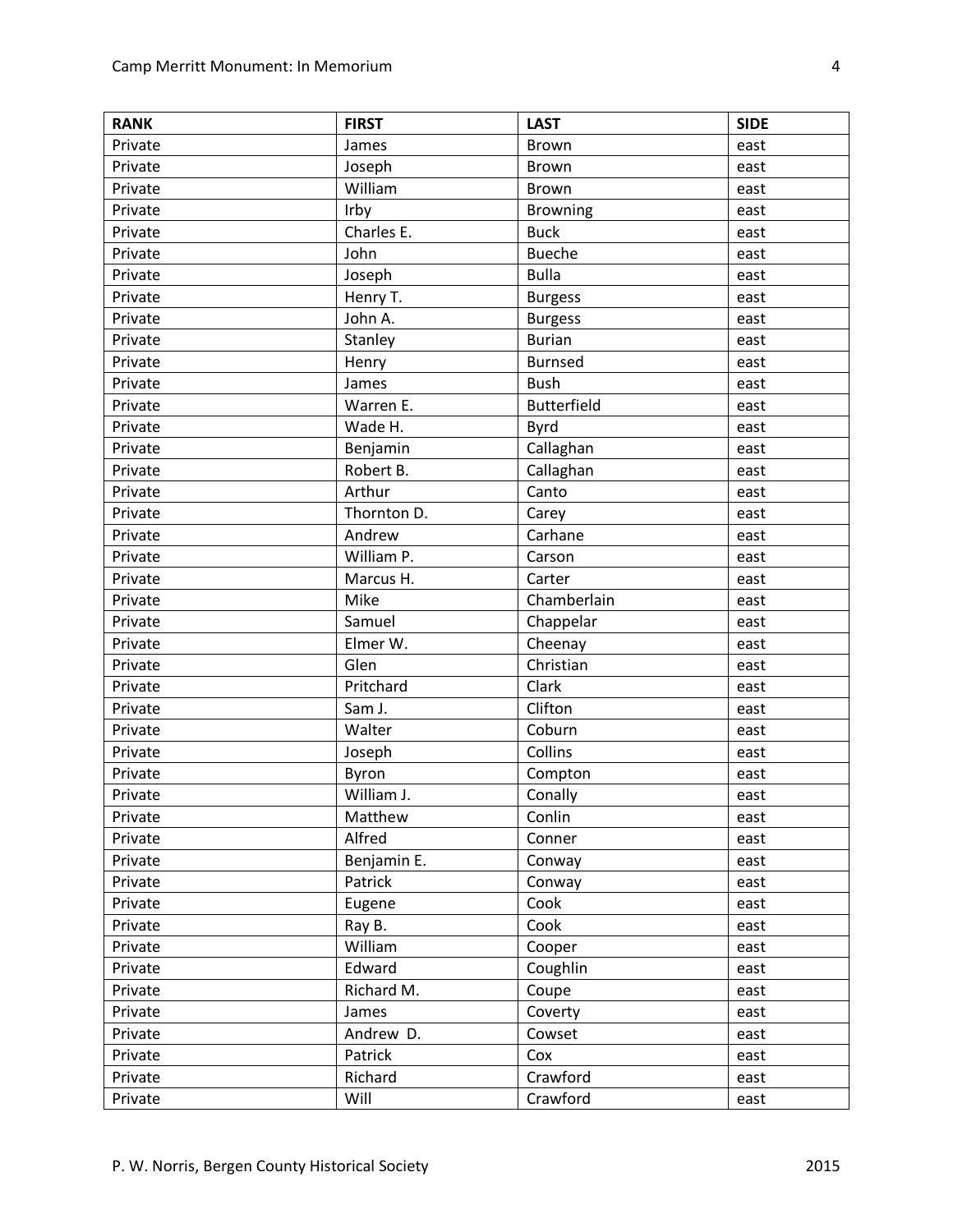| <b>RANK</b> | <b>FIRST</b> | <b>LAST</b>    | <b>SIDE</b> |
|-------------|--------------|----------------|-------------|
| Private     | Edward B.    | Crook          | east        |
| Private     | Captain      | Cryor          | east        |
| Private     | William M.   | Cryte          | east        |
| Private     | Henry        | Cummings       | east        |
| Private     | Oscar        | Cummings       | east        |
| Private     | Will H.      | Davenport      | east        |
| Private     | Lee R.       | Davidson       | east        |
| Private     | Charles E.   | Davis          | east        |
| Private     | Frank C.     | Davis          | east        |
| Private     | John A.      | Davis          | east        |
| Private     | James H.     | Day            | east        |
| Private     | Elmer        | Deamer         | east        |
| Private     | John         | Dellissio      | east        |
| Private     | Edwin G.     | Delquit        | east        |
| Private     | Charles H.   | Demers         | east        |
| Private     | Joseph R.    | Devore         | east        |
| Private     | Joseph       | Diaz           | east        |
| Private     | John I.      | Dillion        | east        |
| Private     | Rayford      | Dixon          | east        |
| Private     | Charles      | Dodd           | east        |
| Private     | William      | <b>Dodes</b>   | east        |
| Private     | Ernest W.    | Dolan          | east        |
| Private     | Walter R.    | <b>Dolatas</b> | east        |
| Private     | Thomas       | Dooley         | east        |
| Private     | Thomas       | Douglas        | east        |
| Private     | Herbert V.   | <b>Drake</b>   | east        |
| Private     | Ivory        | Drayton        | east        |
| Private     | Thomas M.    | Duckworth      | east        |
| Private     | Rex          | Durand         | east        |
| Private     | William      | Easley         | east        |
| Private     | Gerald W.    | Edwards        | east        |
| Private     | John         | Eggleston      | east        |
| Private     | Clifford     | Elliott        | east        |
| Private     | Robert       | Elliott        | east        |
| Private     | James        | Emerson        | east        |
| Private     | Elmer P.     | Engle          | east        |
| Private     | Elmer F.     | Epps           | east        |
| Private     | Cesairo      | Eucalade       | east        |
| Private     | Joseph       | Fagan          | east        |
| Private     | Arthur J.    | Farley         | east        |
| Private     | Clarence     | Ferris         | east        |
| Private     | John         | Flatters       | east        |
| Private     | William      | Fleming        | east        |
| Private     | Wyman        | Fletcher       | east        |
| Private     | Arthur       | Flowers        | east        |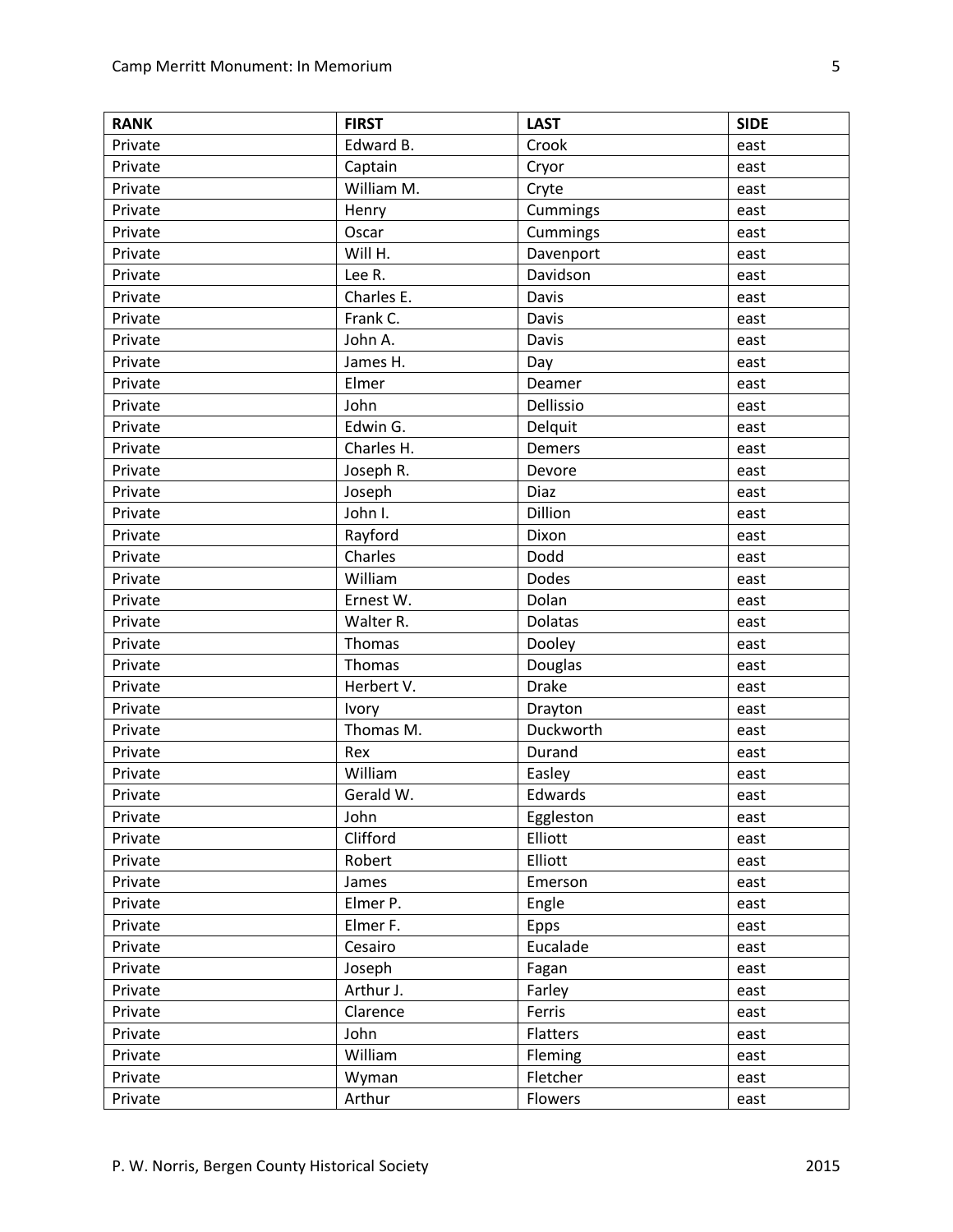| <b>RANK</b> | <b>FIRST</b> | <b>LAST</b> | <b>SIDE</b> |
|-------------|--------------|-------------|-------------|
| Private     | Eugene       | Folger      | east        |
| Private     | Walter       | Fountain    | east        |
| Private     | Albert       | Fowler      | east        |
| Private     | Arthur F.    | Fowler      | east        |
| Private     | Herbert J.   | Fowler      | east        |
| Private     | William C.   | Fowler      | east        |
| Private     | <b>Tack</b>  | Frazier     | east        |
| Private     | Rollie       | Freeman     | east        |
| Private     | Waverly      | French      | east        |
| Private     | George J.    | Frey        | east        |
| Private     | Edward       | Frye        | east        |
| Private     | Peter        | Furiga      | east        |
| Private     | Jesse L.     | Gage        | east        |
| Private     | Michael      | Gamon       | east        |
| Private     | Lewis        | Gardner     | east        |
| Private     | James        | Garvin      | east        |
| Private     | Howard M.    | Gaumer      | east        |
| Private     | Clarence     | Gee         | east        |
| Private     | Edward B.    | George      | east        |
| Private     | Ike          | George      | east        |
| Private     | Aaron        | Glasscock   | east        |
| Private     | John         | Glentworth  | east        |
| Private     | Sylveste     | Godbolt     | east        |
| Private     | Willie       | Godfrey     | east        |
| Private     | Stanley S.   | Gondick     | east        |
| Private     | Parker       | Goodlaw     | east        |
| Private     | George       | Gordon      | east        |
| Private     | Maurice      | Gordon      | east        |
| Private     | Robert C.    | Goss        | east        |
| Private     | Ben          | Goyen       | east        |
| Private     | Elmer        | Graham      | east        |
| Private     | Harry        | Graham      | east        |
| Private     | James        | Graham      | east        |
| Private     | Charles      | Grant       | east        |
| Private     | John         | Grantham    | east        |
| Private     | Alex N.      | Green       | east        |
| Private     | Joseph P.    | Green       | east        |
| Private     | Lowell D.    | Gregg       | east        |
| Private     | William      | Gregston    | east        |
| Private     | John E.      | Grimsley    | east        |
| Private     | Israel       | Grossman    | east        |
| Private     | Frank        | Grounds     | east        |
| Private     | Thomas T.    | Guess       | east        |
| Private     | Lee          | Gunther     | east        |
| Private     | George       | Haarer      | east        |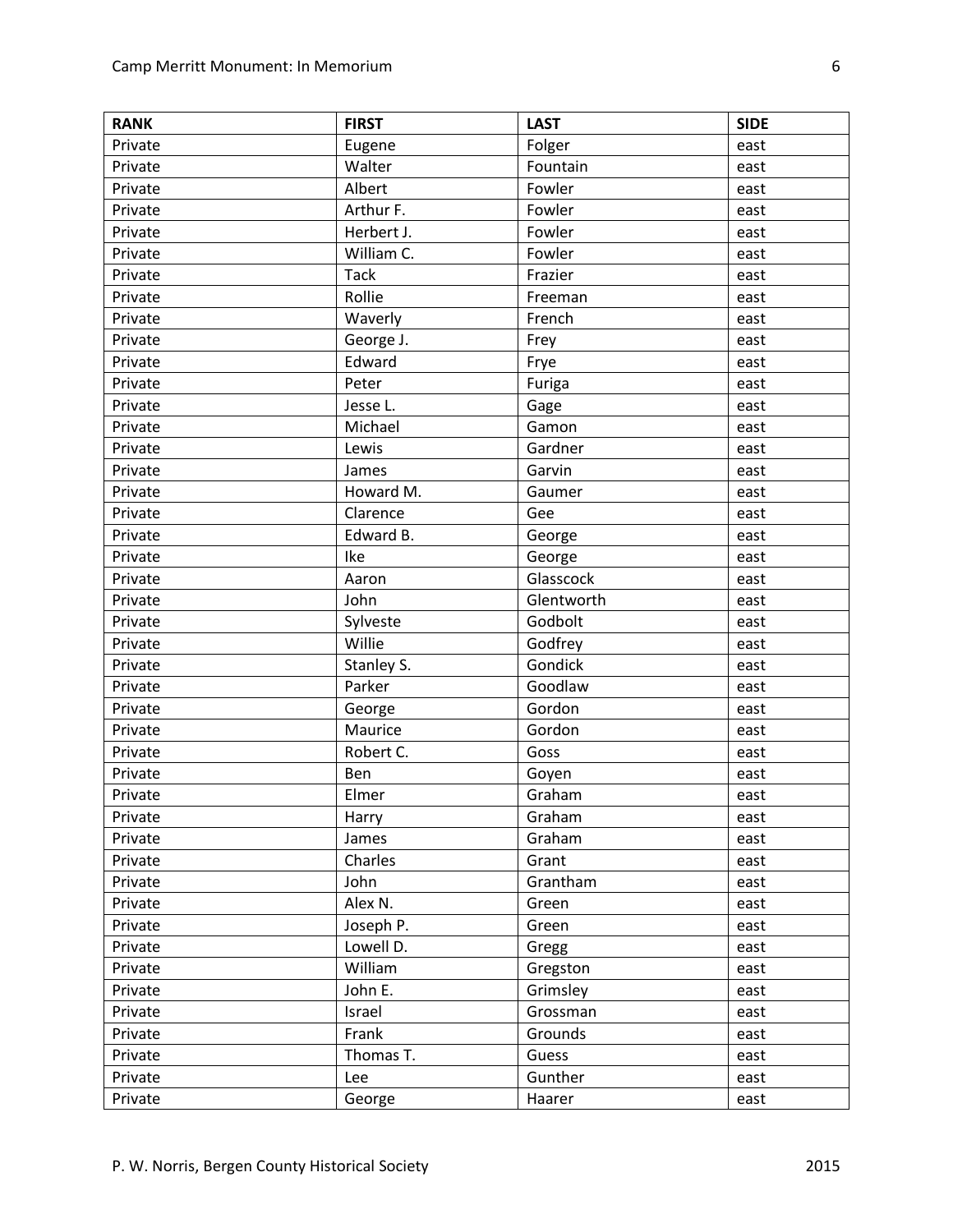| <b>RANK</b> | <b>FIRST</b>                    | <b>LAST</b>    | <b>SIDE</b> |
|-------------|---------------------------------|----------------|-------------|
| Private     | Herbert K.                      | Hafer          | east        |
| Private     | Geha H.                         | Hagood         | east        |
| Private     | Edward N.                       | Hall           | east        |
| Private     | William                         | Hammings       | east        |
| Private     | Michael                         | Hanaghue       | east        |
| Private     | McKinley                        | Hankins        | east        |
| Private     | McKinely                        | Hansard        | east        |
| Private     | Edward D.                       | Hanson         | east        |
| Private     | Oscar                           | Hanson         | east        |
| Private     | Milton                          | Hardy          | east        |
| Private     | Felix                           | Harrington     | east        |
| Private     | George                          | Harris         | east        |
| Private     | Alva                            | Harrison       | east        |
| Private     | $\overline{\text{William D}}$ . | Harrison       | east        |
| Private     | John W.                         | Harrod         | east        |
| Private     | Thomas                          | Harwell        | east        |
| Private     | Norman                          | <b>Haskins</b> | east        |
| Private     | Vernon                          | Haslip         | east        |
| Private     | Lawrence                        | Haven          | east        |
| Private     | Aster                           | <b>Hawkins</b> | east        |
| Private     | Closia                          | Hawks          | east        |
| Private     | Lewis                           | Haywood        | east        |
| Private     | Samuel                          | Heberle        | east        |
| Private     | Charles W.                      | Heeg           | east        |
| Private     | Max                             | Heinze         | east        |
| Private     | William L.                      | Hellmers       | east        |
| Private     | Roy                             | Hench          | east        |
| Private     | Eddie                           | Henderson      | east        |
| Private     | Gerhard                         | Hendricks      | east        |
| Private     | Richard                         | Hennegan       | east        |
| Private     | Harry                           | Herrington     | east        |
| Private     | Charles L.                      | <b>Hicks</b>   | east        |
| Private     | William                         | Hiert          | east        |
| Private     | Lem H.                          | Hill           | west        |
| Private     | Fred                            | Hines          | west        |
| Private     | James                           | Hiscott        | west        |
| Private     | Joe B.                          | Hoelscher      | west        |
| Private     | James E.                        | Hollowell      | west        |
| Private     | William E.                      | Holt           | west        |
| Private     | Leslie                          | Homer          | west        |
| Private     | Roswell D.                      | Hooten         | west        |
| Private     | Marshall                        | Hopkins        | west        |
| Private     | George                          | Hopper         | west        |
| Private     | Carl J.                         | House          | west        |
| Private     | Joseph                          | Howard         | west        |
|             |                                 |                |             |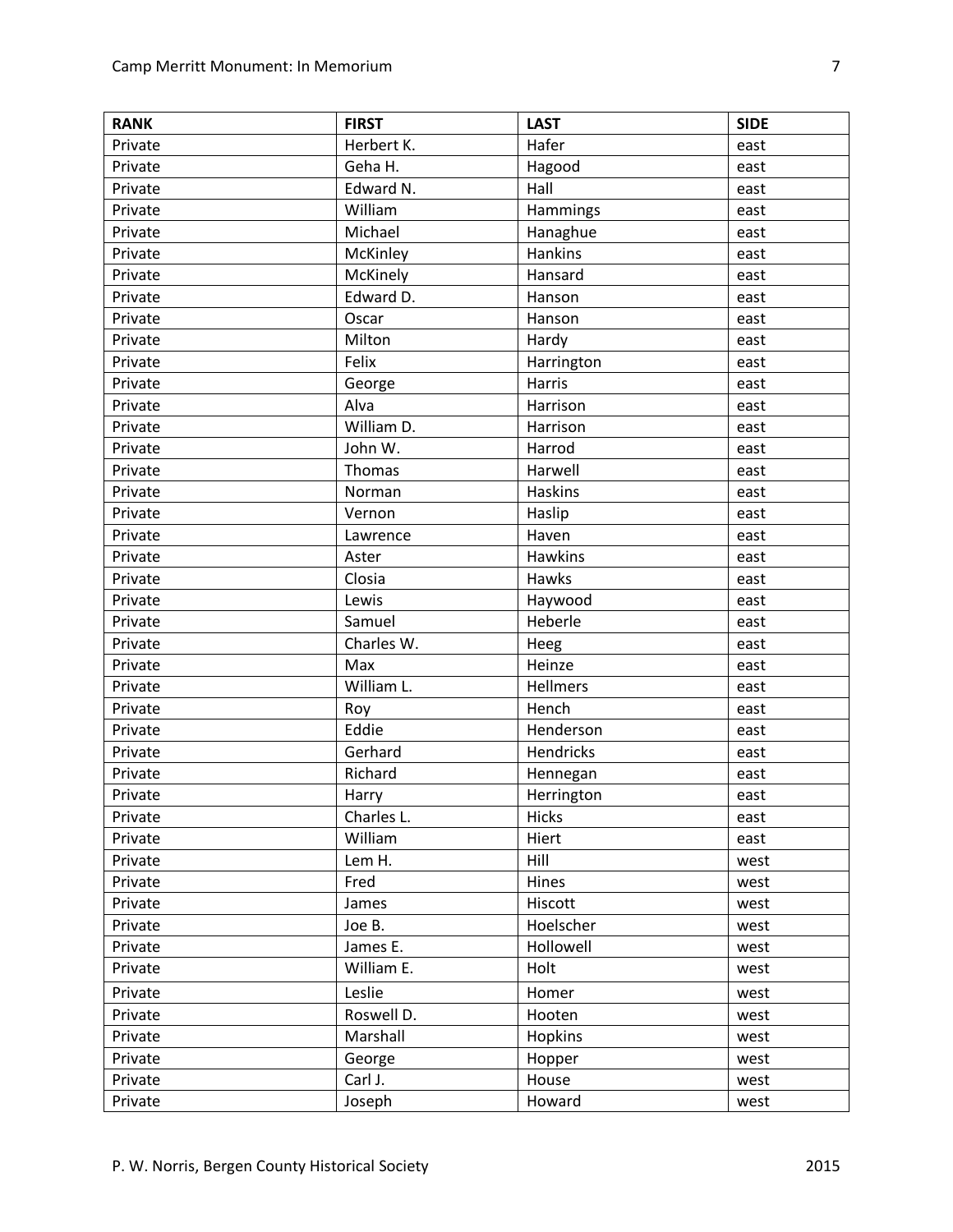| <b>RANK</b> | <b>FIRST</b> | <b>LAST</b>   | <b>SIDE</b> |
|-------------|--------------|---------------|-------------|
| Private     | William C.   | Hundley       | west        |
| Private     | <b>Bird</b>  | Hunter        | west        |
| Private     | Edward       | Hunter        | west        |
| Private     | Edward       | Hunter        | west        |
| Private     | Eugene       | Jackson       | west        |
| Private     | George       | Jackson       | west        |
| Private     | Harry        | Jackson       | west        |
| Private     | Will         | Jackson       | west        |
| Private     | Tom          | James         | west        |
| Private     | Arthur B.    | Jean          | west        |
| Private     | Nathan       | Jenkins       | west        |
| Private     | William      | Jobe          | west        |
| Private     | Andrew       | Johnson       | west        |
| Private     | Andrew       | Johnson       | west        |
| Private     | Edwin        | Johnson       | west        |
| Private     | John         | Johnson       | west        |
| Private     | Robert       | Johnson       | west        |
| Private     | Edward       | Jones         | west        |
| Private     | Willie       | Jones         | west        |
| Private     | Arthur       | Jourdan       | west        |
| Private     | Martin       | Joyner        | west        |
| Private     | John         | Kaminsky      | west        |
| Private     | Joseph       | Kane          | west        |
| Private     | Oscar        | Kaplan        | west        |
| Private     | Otto G.      | Karls         | west        |
| Private     | Joe A.       | Kasper        | west        |
| Private     | Luther       | Kaufman       | west        |
| Private     | Thomas       | Kayaya        | west        |
| Private     | John         | Keigans       | west        |
| Private     | James        | Keith         | west        |
| Private     | Fred         | Kelly         | west        |
| Private     | Elwin        | Kennedy       | west        |
| Private     | Marvin       | Kerrick       | west        |
| Private     | Frank R.     | Kildoff       | west        |
| Private     | George J.    | Kirchman      | west        |
| Private     | Arthur       | Knight        | west        |
| Private     | Chauncey     | Knoble        | west        |
| Private     | Joseph       | Koller        | west        |
| Private     | Joseph       | Kraft         | west        |
| Private     | George       | Kranthlatter  | west        |
| Private     | Edward       | <b>Krauss</b> | west        |
| Private     | Adolf        | Kreslein      | west        |
| Private     | Earl         | Kropf         | west        |
| Private     | Anton        | Labolewich    | west        |
| Private     | Albert J.    | Lamine        | west        |
|             |              |               |             |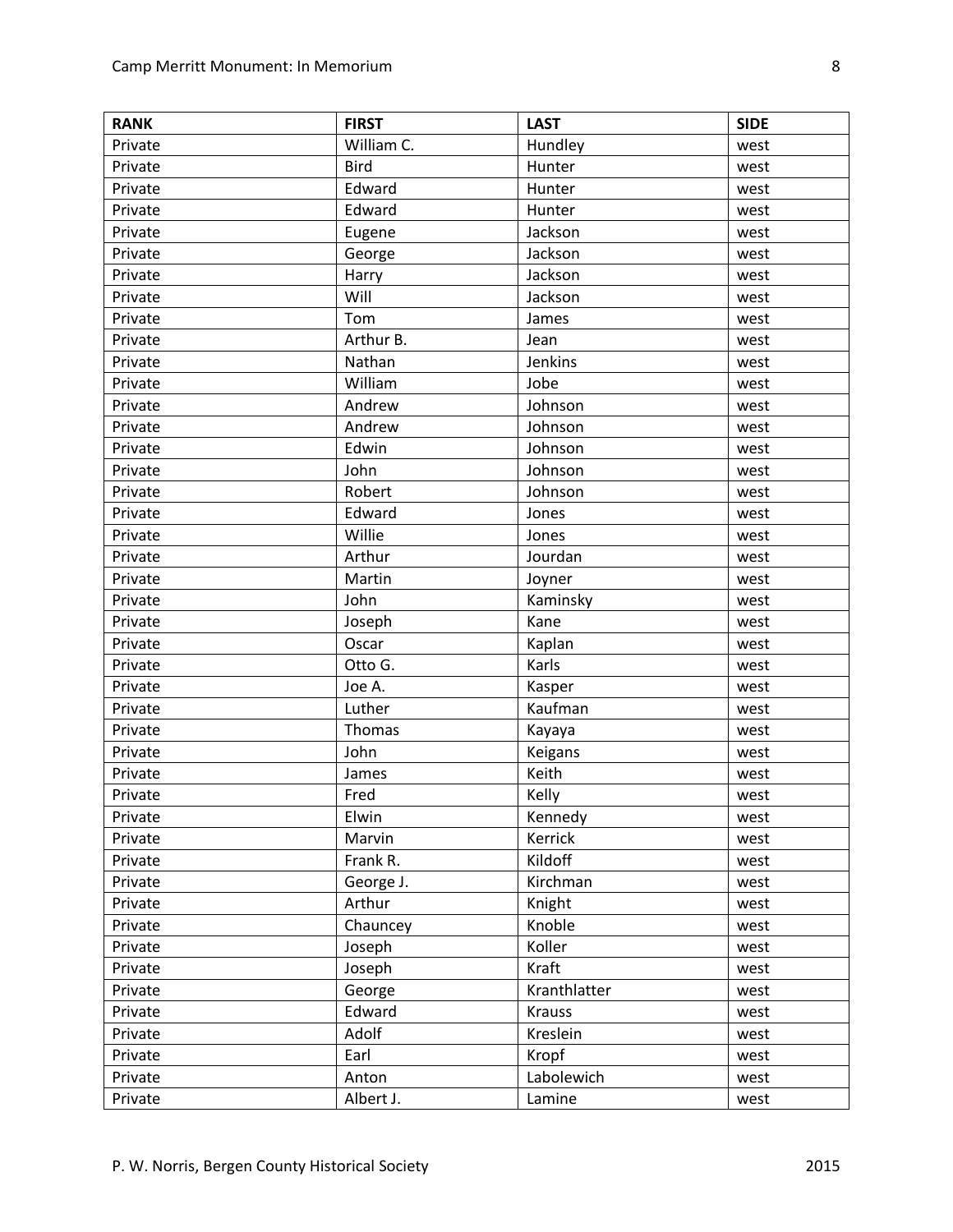| <b>RANK</b> | <b>FIRST</b> | <b>LAST</b>       | <b>SIDE</b> |
|-------------|--------------|-------------------|-------------|
| Private     | Clinton W.   | Land              | west        |
| Private     | Walter       | Langley           | west        |
| Private     | Joseph       | Lawson            | west        |
| Private     | Arthur       | Lee               | west        |
| Private     | Joseph C.    | Lee               | west        |
| Private     | Patrick      | Lee               | west        |
| Private     | William      | Leek              | west        |
| Private     | Arthur A.    | Leffler           | west        |
| Private     | Albert       | Leger             | west        |
| Private     | Paul E.      | Lembke            | west        |
| Private     | Lawrence     | Lester            | west        |
| Private     | Denver       | Lewellan          | west        |
| Private     | Elmer        | Lewelling         | west        |
| Private     | Albert       | Lewis             | west        |
| Private     | Charles J.   | Lewis             | west        |
| Private     | Guy E.       | Lipscomb          | west        |
| Private     | Joseph       | Lloyd             | west        |
| Private     | Edward L.    | Loard             | west        |
| Private     | Henry        | Loesburg          | west        |
| Private     | Curt C.      | Lubolt            | west        |
| Private     | Andrew       | Luffman           | west        |
| Private     | Thomas       | Luke              | west        |
| Private     | Edmond A.    | Lundson           | west        |
| Private     | Homer L.     | Mace              | west        |
| Private     | John         | Mahoney           | west        |
| Private     | Camilli      | Malacarne         | west        |
| Private     | Powell       | Malkowski         | west        |
| Private     | Lloyd        | Manley            | west        |
| Private     | Athie        | Marlow            | west        |
| Private     | Roy          | Martin            | west        |
| Private     | Fred         | Mason             | west        |
| Private     | John         | Mason             | west        |
| Private     | Paul         | Mayhen            | west        |
| Private     | Andrew       | McCabe            | west        |
| Private     | Alexander    | <b>McCandless</b> | west        |
| Private     | James H.     | McCartney         | west        |
| Private     | Charles      | McClure           | west        |
| Private     | George       | McClure           | west        |
| Private     | Robert J.    | <b>McCormack</b>  | west        |
| Private     | Joe          | McGowan           | west        |
| Private     | Lester       | <b>McGuinis</b>   | west        |
| Private     | Lloyd        | <b>McGuinis</b>   | west        |
| Private     | Michael L.   | McNally           | west        |
| Private     | Erdard       | McNeel            | west        |
| Private     | John A.      | McRae             | west        |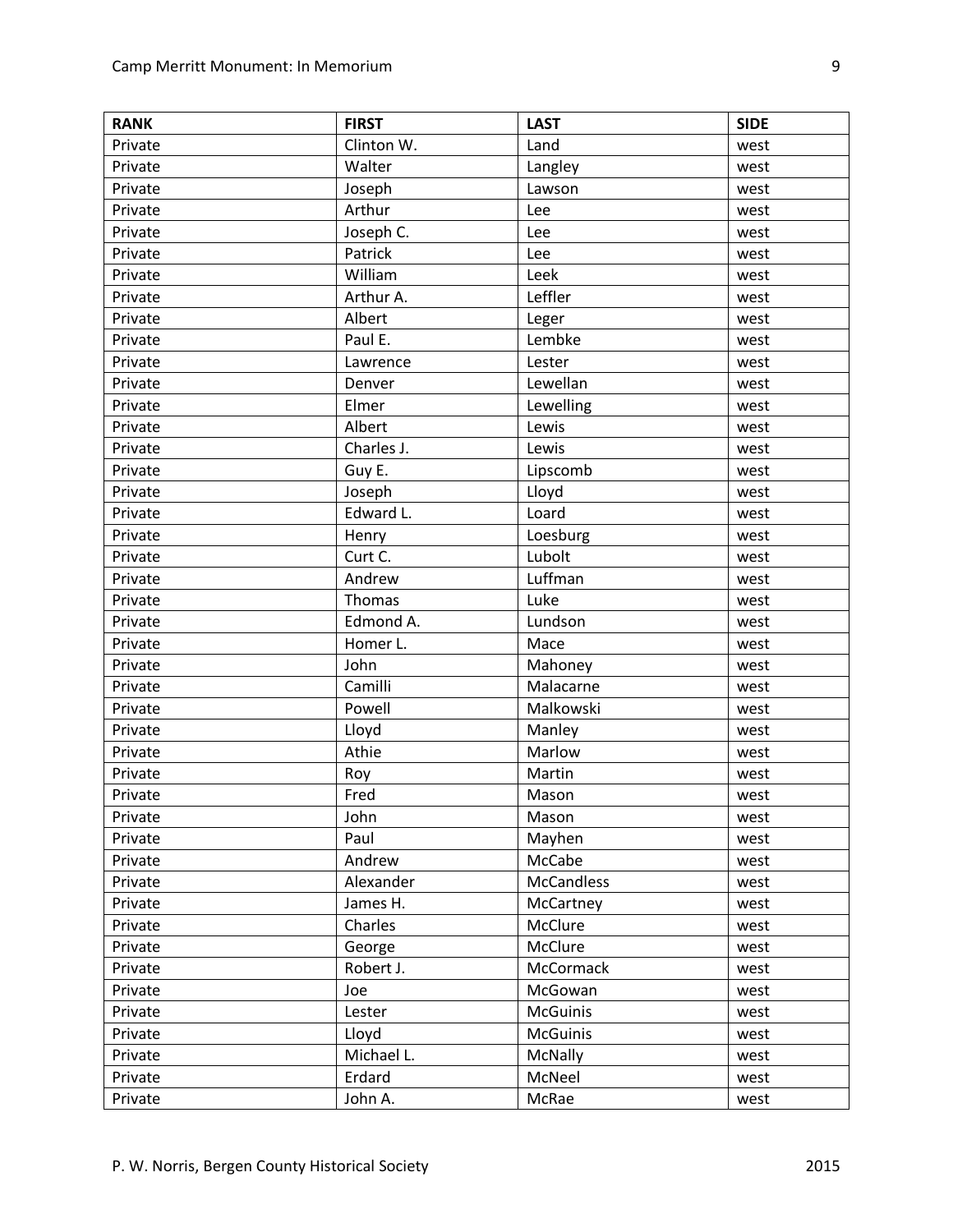| Willis R.<br>Private<br>Meechin<br>west<br>Edward<br>Private<br>Meir<br>west<br>William J.<br>Private<br>Memmer<br>west<br>Charles<br>Merritt<br>Private<br>west<br>Charles E.<br>Private<br>Methwin<br>west<br>Marvin A.<br>Mickam<br>Private<br>west<br><b>Miles</b><br>Private<br>Clyde<br>west<br>Miller<br>Benjamin<br>Private<br>west<br>Miller<br>Walter J.<br>Private<br>west<br>John J.<br>Mitchell<br>Private<br>west<br>Adolf<br>Private<br>Moen<br>west<br>Elijah<br>Private<br>Moore<br>west |
|-----------------------------------------------------------------------------------------------------------------------------------------------------------------------------------------------------------------------------------------------------------------------------------------------------------------------------------------------------------------------------------------------------------------------------------------------------------------------------------------------------------|
|                                                                                                                                                                                                                                                                                                                                                                                                                                                                                                           |
|                                                                                                                                                                                                                                                                                                                                                                                                                                                                                                           |
|                                                                                                                                                                                                                                                                                                                                                                                                                                                                                                           |
|                                                                                                                                                                                                                                                                                                                                                                                                                                                                                                           |
|                                                                                                                                                                                                                                                                                                                                                                                                                                                                                                           |
|                                                                                                                                                                                                                                                                                                                                                                                                                                                                                                           |
|                                                                                                                                                                                                                                                                                                                                                                                                                                                                                                           |
|                                                                                                                                                                                                                                                                                                                                                                                                                                                                                                           |
|                                                                                                                                                                                                                                                                                                                                                                                                                                                                                                           |
|                                                                                                                                                                                                                                                                                                                                                                                                                                                                                                           |
|                                                                                                                                                                                                                                                                                                                                                                                                                                                                                                           |
|                                                                                                                                                                                                                                                                                                                                                                                                                                                                                                           |
| Private<br>John<br>Moore<br>west                                                                                                                                                                                                                                                                                                                                                                                                                                                                          |
| Samuel<br>Moore<br>Private<br>west                                                                                                                                                                                                                                                                                                                                                                                                                                                                        |
| Arthur<br>Private<br>Moorhead<br>west                                                                                                                                                                                                                                                                                                                                                                                                                                                                     |
| Vincent G.<br>Morris<br>Private<br>west                                                                                                                                                                                                                                                                                                                                                                                                                                                                   |
| John<br>Private<br>Morrisay<br>west                                                                                                                                                                                                                                                                                                                                                                                                                                                                       |
| Morrison<br>Private<br>Jerry<br>west                                                                                                                                                                                                                                                                                                                                                                                                                                                                      |
| Howard<br>Moulton<br>Private<br>west                                                                                                                                                                                                                                                                                                                                                                                                                                                                      |
| Gustaf<br>Nachbahr<br>Private<br>west                                                                                                                                                                                                                                                                                                                                                                                                                                                                     |
| Private<br>Herman<br>Nater<br>west                                                                                                                                                                                                                                                                                                                                                                                                                                                                        |
| Charles<br>Nichovich<br>Private<br>west                                                                                                                                                                                                                                                                                                                                                                                                                                                                   |
| Ollie<br>Nickerson<br>Private<br>west                                                                                                                                                                                                                                                                                                                                                                                                                                                                     |
| Emery C.<br>Nixon<br>Private<br>west                                                                                                                                                                                                                                                                                                                                                                                                                                                                      |
| Albert S.<br>Noble<br>Private<br>west                                                                                                                                                                                                                                                                                                                                                                                                                                                                     |
| Nathan<br>Noble<br>Private<br>west                                                                                                                                                                                                                                                                                                                                                                                                                                                                        |
| Isaac<br>Nungle<br>Private<br>west                                                                                                                                                                                                                                                                                                                                                                                                                                                                        |
| Odenkerchen<br>Private<br>George<br>west                                                                                                                                                                                                                                                                                                                                                                                                                                                                  |
| Emil<br>Olson<br>Private<br>west                                                                                                                                                                                                                                                                                                                                                                                                                                                                          |
| Benjamin<br>Orbeck<br>Private<br>west                                                                                                                                                                                                                                                                                                                                                                                                                                                                     |
| Fabian<br>Orndorf<br>Private<br>west                                                                                                                                                                                                                                                                                                                                                                                                                                                                      |
| Hugh Elmer<br>Private<br>Overton<br>west                                                                                                                                                                                                                                                                                                                                                                                                                                                                  |
| Viola<br>Palengrino<br>Private<br>west                                                                                                                                                                                                                                                                                                                                                                                                                                                                    |
| Garland F.<br>Palmer<br>Private<br>west                                                                                                                                                                                                                                                                                                                                                                                                                                                                   |
| Palmer<br>Private<br>James A.<br>west                                                                                                                                                                                                                                                                                                                                                                                                                                                                     |
| Robert<br>Palmer<br>Private<br>west                                                                                                                                                                                                                                                                                                                                                                                                                                                                       |
| Vernon<br>Palmer<br>Private<br>west                                                                                                                                                                                                                                                                                                                                                                                                                                                                       |
| Parks<br>Private<br>John J.<br>west                                                                                                                                                                                                                                                                                                                                                                                                                                                                       |
| Manuel<br>Parmelli<br>Private<br>west                                                                                                                                                                                                                                                                                                                                                                                                                                                                     |
| Kieffer C.<br>Private<br>Patterson<br>west                                                                                                                                                                                                                                                                                                                                                                                                                                                                |
| Leslie<br>Private<br>Patton<br>west                                                                                                                                                                                                                                                                                                                                                                                                                                                                       |
| Private<br>Otto<br>Payne<br>west                                                                                                                                                                                                                                                                                                                                                                                                                                                                          |
| Theodore N.<br>Peacher<br>Private<br>west                                                                                                                                                                                                                                                                                                                                                                                                                                                                 |
| Pengally<br>Private<br>Irving<br>west                                                                                                                                                                                                                                                                                                                                                                                                                                                                     |
| Harold D.<br>Pentz<br>Private<br>west                                                                                                                                                                                                                                                                                                                                                                                                                                                                     |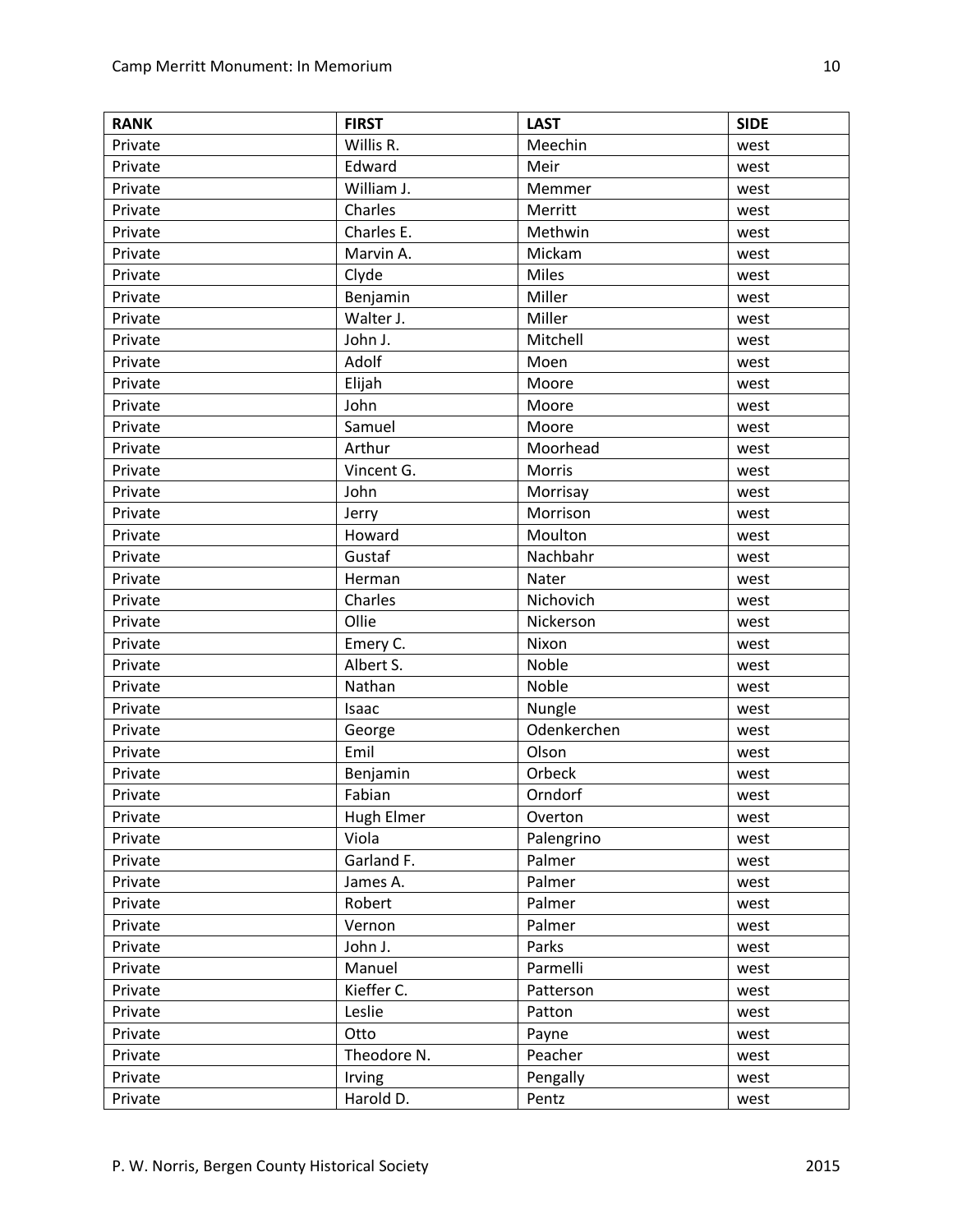| <b>RANK</b> | <b>FIRST</b>  | <b>LAST</b>  | <b>SIDE</b> |
|-------------|---------------|--------------|-------------|
| Private     | Benjamin      | Perkins      | west        |
| Private     | Claude        | Perkins      | west        |
| Private     | Fritz         | Peterson     | west        |
| Private     | George J.     | Peterson     | west        |
| Private     | Joe           | Phillips     | west        |
| Private     | David V.      | Pigford      | west        |
| Private     | Emanuel L.    | Politzer     | west        |
| Private     | LeRoy         | Porter       | west        |
| Private     | Hiriam        | Price        | west        |
| Private     | George        | Pritchard    | west        |
| Private     | Lee           | Pritchett    | west        |
| Private     | Wilbert       | Ralph        | west        |
| Private     | Noble         | Rankin       | west        |
| Private     | Joseph        | Ray          | west        |
| Private     | Neniva        | Richardson   | west        |
| Private     | Willie E.     | Richmond     | west        |
| Private     | Lynton B.     | Riddick      | west        |
| Private     | Emil          | Riddle       | west        |
| Private     | Claude R.     | <b>Riggs</b> | west        |
| Private     | August        | Roadfelt     | west        |
| Private     | Newell        | Robbins      | west        |
| Private     | Henry         | Roberts      | west        |
| Private     | Lyda R.       | Roberts      | west        |
| Private     | James H.      | Robertson    | west        |
| Private     | <b>Burlon</b> | Robinson     | west        |
| Private     | Leonard       | Robinson     | west        |
| Private     | Sheridan      | Rodeback     | west        |
| Private     | John          | Rolesavage   | west        |
| Private     | Carl I.       | Rowland      | west        |
| Private     | James         | Rubin        | west        |
| Private     | Anthony       | Rund         | west        |
| Private     | Solomon       | Salley       | west        |
| Private     | Ploomer       | Salter       | west        |
| Private     | George W.     | Sanders      | west        |
| Private     | Curtis        | Sanderson    | west        |
| Private     | John N.       | Schaub       | west        |
| Private     | Freddie       | Schauf       | west        |
| Private     | Guy           | Scheetz      | west        |
| Private     | Joe           | Schiller     | west        |
| Private     | Raymond       | Schnell      | west        |
| Private     | Frank M.      | Schonning    | west        |
| Private     | Thomas        | Scotten      | west        |
| Private     | Charles       | Sedlacet     | west        |
| Private     | Howard        | Seifreit     | west        |
| Private     | Peter J.      | Seng         | west        |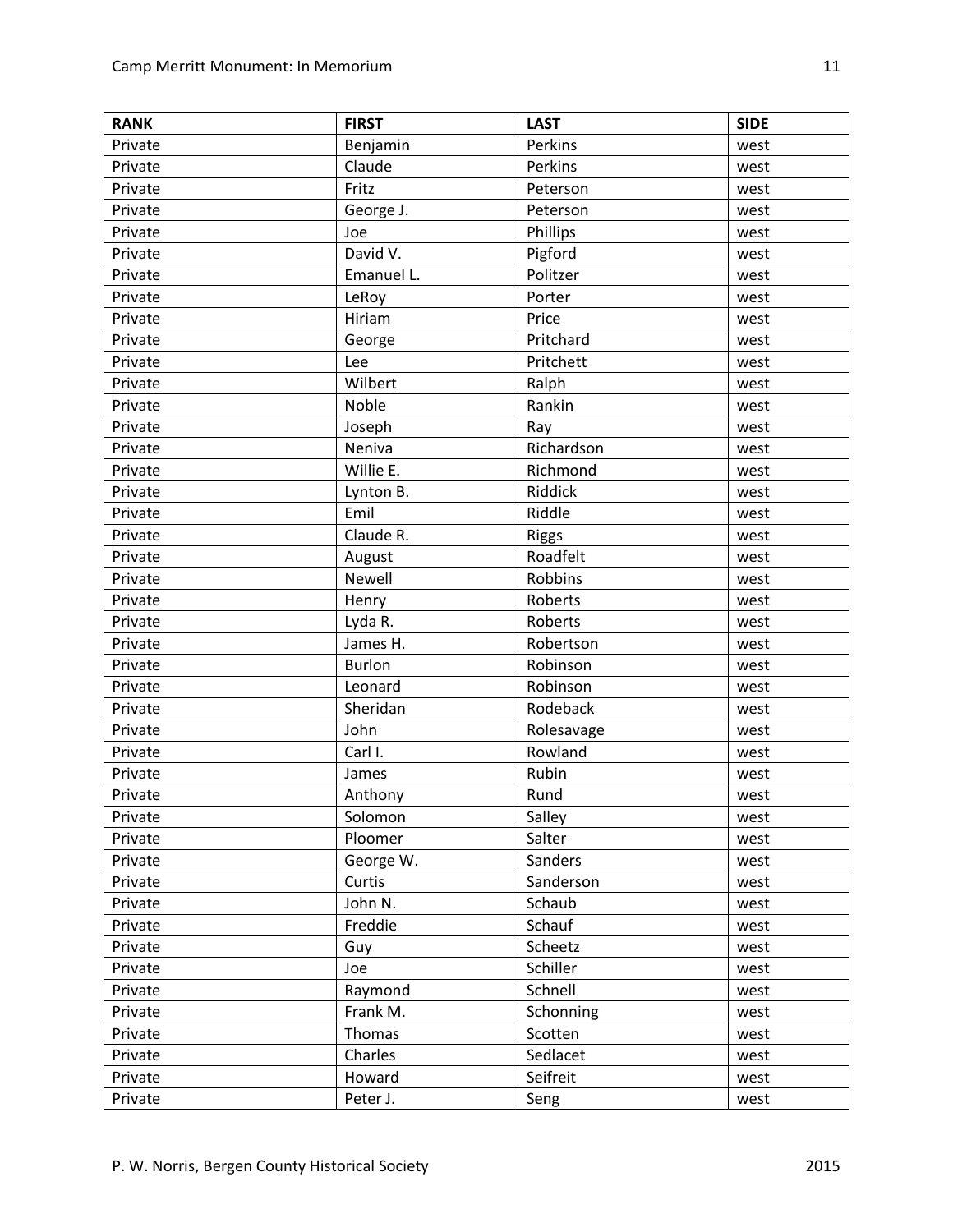| <b>RANK</b> | <b>FIRST</b>    | <b>LAST</b>    | <b>SIDE</b> |
|-------------|-----------------|----------------|-------------|
| Private     | Moses           | Settles        | west        |
| Private     | Theodore        | Shaddler       | west        |
| Private     | Thomas          | Shea           | west        |
| Private     | Lynn            | Sheupe         | west        |
| Private     | Nathan E.       | Shippy         | west        |
| Private     | James           | Simmons        | west        |
| Private     | Archie          | Simonds        | west        |
| Private     | <b>Burns</b>    | Singleton      | west        |
| Private     | Charles         | Smalls         | west        |
| Private     | Ernest S.       | Smith          | west        |
| Private     | Giles O.        | Smith          | west        |
| Private     | Robert          | Smith          | west        |
| Private     | Tillman         | Smith          | west        |
| Private     | William         | Smith          | west        |
| Private     | Forrester B.    | Steed          | west        |
| Private     | Ezra            | Steel          | west        |
| Private     | Joe             | Steitz         | west        |
| Private     | John T.         | Stephens       | west        |
| Private     | Edward K.       | <b>Stipe</b>   | west        |
| Private     | Gordon          | <b>Stowers</b> | west        |
| Private     | Edward C.       | Styke          | west        |
| Private     | Ervin           | Sufken         | west        |
| Private     | Samuel P.       | Suiter         | west        |
| Private     | Henry           | Sweeney        | west        |
| Private     | <b>Brainard</b> | Swenson        | west        |
| Private     | Horace G.       | Swink          | west        |
| Private     | Frank           | Symanski       | west        |
| Private     | Charles A.      | Taylor         | west        |
| Private     | Joseph          | Terrell        | west        |
| Private     | Anthony I.      | Thomas         | west        |
| Private     | Hoover          | Thompson       | west        |
| Private     | Eugene          | Thrwest        | west        |
| Private     | Hugh A.         | <b>Tobias</b>  | west        |
| Private     | Bryant          | <b>Trew</b>    | west        |
| Private     | Albert          | Trobeeky       | west        |
| Private     | Raymond         | Tunningly      | west        |
| Private     | Cap             | Turman         | west        |
| Private     | Alexander       | Turner         | west        |
| Private     | Willie R.       | Turner         | west        |
| Private     | Chief Paul      | Valgas         | west        |
| Private     | Leon            | Van Every      | west        |
| Private     | Charles         | Verbsky        | west        |
| Private     | Martin H.       | Verdier        | west        |
| Private     | Caesar          | Verne          | west        |
| Private     | Clarence        | Vickery        | west        |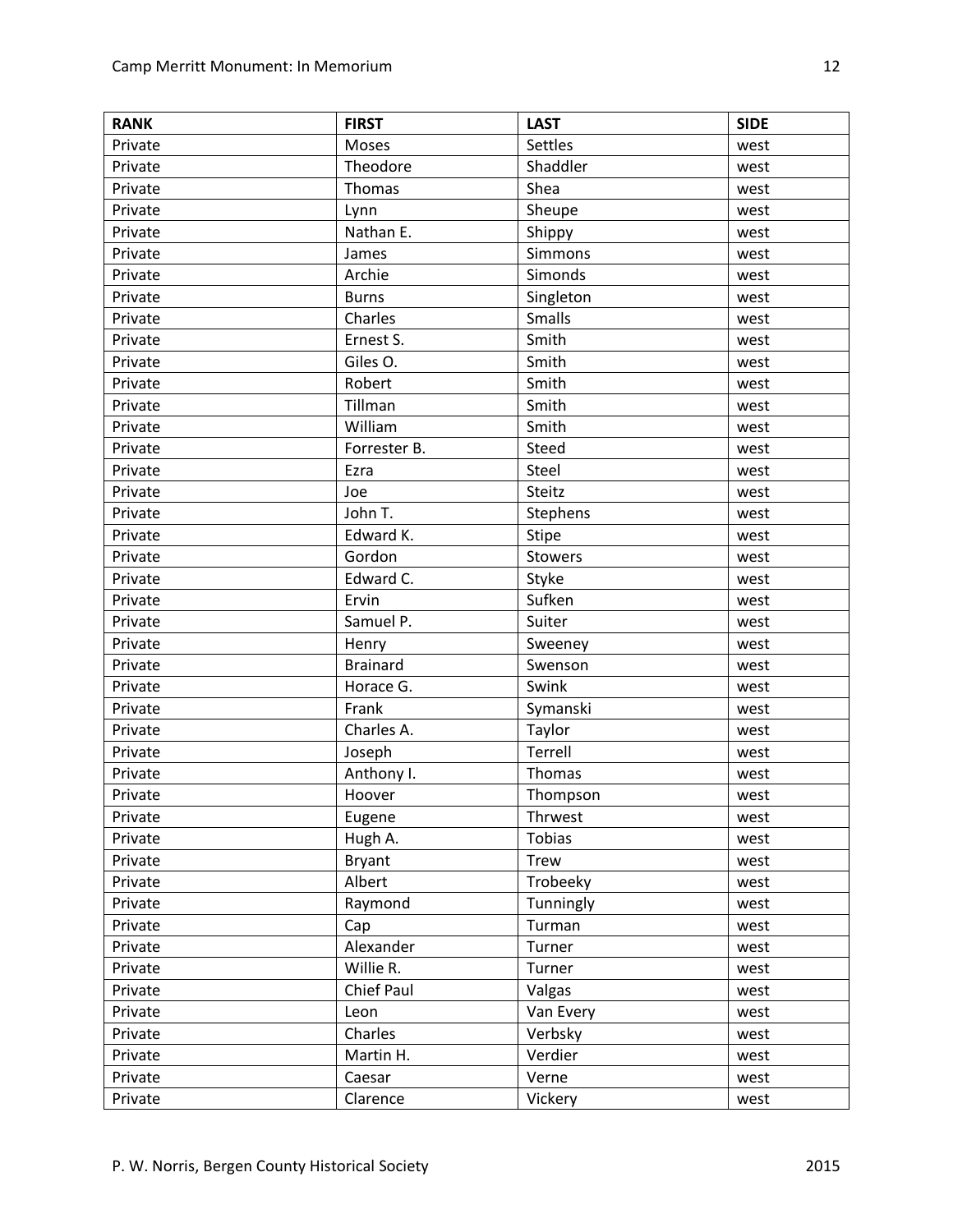| <b>RANK</b> | <b>FIRST</b>   | <b>LAST</b> | <b>SIDE</b> |
|-------------|----------------|-------------|-------------|
| Private     | Edgar H.       | Voight      | west        |
| Private     | Chris W.       | Volckers    | west        |
| Private     | Howard         | Walker      | west        |
| Private     | James T.       | Wallace     | west        |
| Private     | William        | Walsh       | west        |
| Private     | Eli            | Walter      | west        |
| Private     | Ray            | Ward        | west        |
| Private     | Cecil          | Ware        | west        |
| Private     | George         | Warick      | west        |
| Private     | Frank          | Watson      | west        |
| Private     | James B.       | Wampler     | west        |
| Private     | Carl           | Weber       | west        |
| Private     | William F.     | Weber       | west        |
| Private     | Frederick      | Wegman      | west        |
| Private     | James R.       | Welch       | west        |
| Private     | Edwin          | Wells       | west        |
| Private     | Walter B.      | Wells       | west        |
| Private     | Robert         | Welshman    | west        |
| Private     | <b>Bismark</b> | Wheelock    | west        |
| Private     | William J.     | Wheelock    | west        |
| Private     | John           | White       | west        |
| Private     | Raymond        | White       | west        |
| Private     | Bernard L.     | Whitzel     | west        |
| Private     | Mark           | Wiles       | west        |
| Private     | Elvis          | Williams    | west        |
| Private     | Abe            | Williams    | west        |
| Private     | Dennis         | Williams    | west        |
| Private     | James          | Williams    | west        |
| Private     | Joe            | Williams    | west        |
| Private     | Joseph A.      | Williams    | west        |
| Private     | Mose           | Williams    | west        |
| Private     | Robert L.      | Willingham  | west        |
| Private     | Andrew         | Wilson      | west        |
| Private     | Herman         | Wilson      | west        |
| Private     | Walter         | Wilson      | west        |
| Private     | Walter         | Wilson      | west        |
| Private     | Wash           | Wilson      | west        |
| Private     | Eddie          | Wise        | west        |
| Private     | John M.        | Witzell     | west        |
| Private     | Ray            | Wodsock     | west        |
| Private     | Joseph         | Woods       | west        |
| Private     | Egbart         | Woody       | west        |
| Private     | Robert         | Worthington | west        |
| Private     | James E.       | Wyatt       | west        |
| Private     | Roy            | Yelton      | west        |